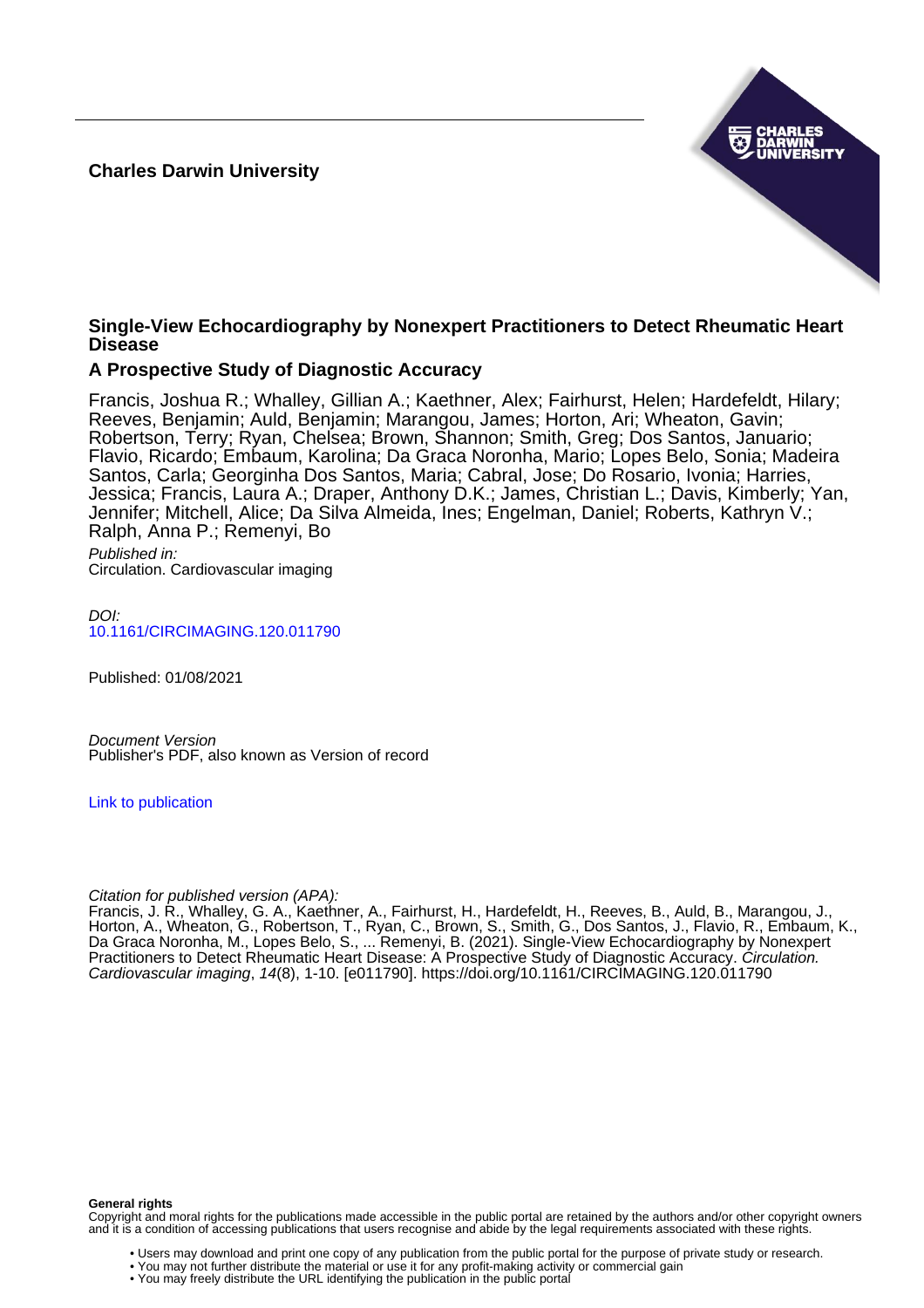## **ORIGINAL ARTICLE**

# Single-View Echocardiography by Nonexpert Practitioners to Detect Rheumatic Heart Disease

A Prospective Study of Diagnostic Accuracy

Joshua R. Francis<sup>®</sup>, MBBS; Gillian A. Whalley, PhD; Alex Kaethner, BHlthSc; Helen Fairhurst, PhD; Hilary Hardefeldt, MBBS; Benjamin Reeves, MBBS; Benjamin Auld, MBBS; James Marangou, MBBS; Ari Horton<sup>®</sup>, MBBS; Gavin Wheaton, MBBS; Terry Robertson, MBBS; Chelsea Ryan; Shannon Brown<sup>1</sup>, Greg Smith, RN; Januario dos Santos; Ricardo Flavio; Karolina Embaum; Mario da Graca Noronha, MD; Sonia Lopes Belo, MD; Carla Madeira Santos, MD; Maria Georginha dos Santos, MD; Jose Cabral, MD; Ivonia do Rosario, MD; Jessica Harries, MPH; Laura A. Francis, RN; Anthony D.K. Draper, MPhil (AppEpi); Christian L. James, MPH; Kimberly Davis<sup>O</sup>, MBBS; Jennifer Yan<sup>O</sup>, MBBS; Alice Mitchell<sup>O</sup>, PhD; Ines da Silva Almeida, MD; Daniel Engelman<sup>n</sup>, PhD; Kathryn V. Roberts, PhD; Anna P. Ralph<sup>n</sup>, PhD; Bo Remenyi, PhD

**BACKGROUND:** Echocardiographic screening can detect asymptomatic cases of rheumatic heart disease (RHD), facilitating access to treatment. Barriers to implementation of echocardiographic screening include the requirement for expensive equipment and expert practitioners. We aimed to evaluate the diagnostic accuracy of an abbreviated echocardiographic screening protocol (single parasternal-long-axis view with a sweep of the heart) performed by briefly trained, nonexpert practitioners using handheld ultrasound devices.

**METHODS:** Participants aged 5 to 20 years in Timor-Leste and the Northern Territory of Australia had 2 echocardiograms: one performed by an expert echocardiographer using a GE Vivid I or Vivid Q portable ultrasound device (reference test), and one performed by a nonexpert practitioner using a GE Vscan handheld ultrasound device (index test). The accuracy of the index test, compared with the reference test, for identifying cases with definite or borderline RHD was determined.

**RESULTS:** There were 3111 enrolled participants; 2573 had both an index test and reference test. Median age was 12 years (interquartile range, 10–15); 58.2% were female. Proportion with definite or borderline RHD was 5.52% (95% CI, 4.70–6.47); proportion with definite RHD was 3.23% (95% CI, 2.61–3.98). Compared with the reference test, sensitivity of the index test for definite or borderline RHD was 70.4% (95% CI, 62.2–77.8), specificity was 78.1% (95% CI, 76.4–79.8).

**CONCLUSIONS:** Nonexpert practitioners can be trained to perform single parasternal-long-axis view with a sweep of the heart echocardiography. However, the specificity and sensitivity are inadequate for echocardiographic screening. Improved training for nonexpert practitioners should be investigated.

**Key Words:** echocardiography ■ rheumatic heart disease ■ screening

## See Editorial by Strasserking and Davila-Roman

a

Correspondence to: Joshua R. Francis, MBBS, Menzies School of Health Research, 105 Rocklands Dr, Tiwi, Northern Territory, Australia 0810. Email [josh.francis@](mailto:josh.francis@menzies.edu.au) [menzies.edu.au](mailto:josh.francis@menzies.edu.au)

The Data Supplement is available at https://www.ahajournals.org/doi/suppl/10.1161/CIRCIMAGING.120.011790.

For Sources of Funding and Disclosures, see page 809.

<sup>© 2021</sup> The Authors. *Circulation: Cardiovascular Imaging* is published on behalf of the American Heart Association, Inc., by Wolters Kluwer Health, Inc. This is an open access article under the terms of the Creative Commons Attribution Non-Commercial-NoDerivs License, which permits use, distribution, and reproduction in any medium, provided that the original work is properly cited, the use is noncommercial, and no modifications or adaptations are made.

*Circulation: Cardiovascular Imaging* is available at www.ahajournals.org/journal/circimaging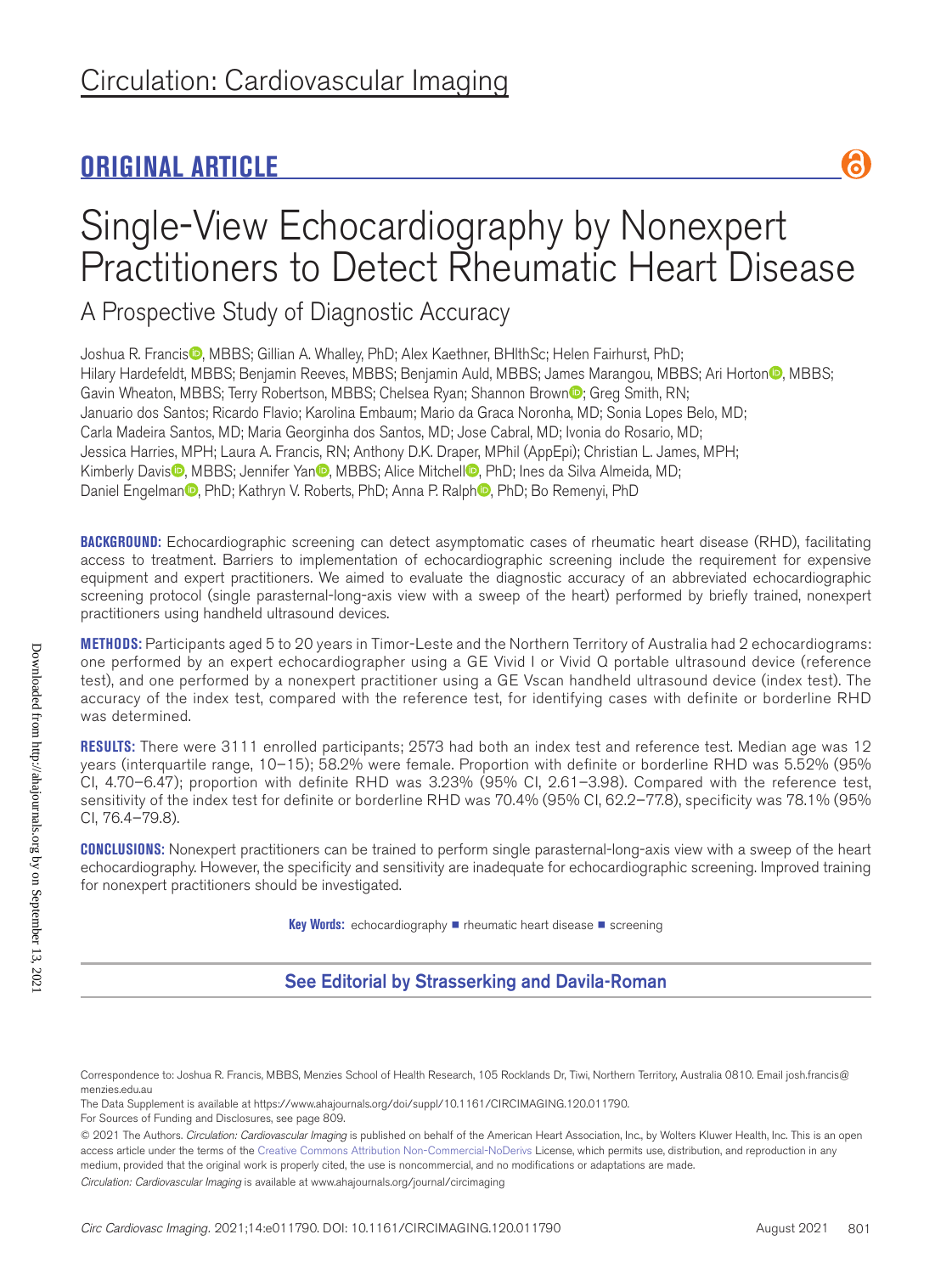## CLINICAL PERSPECTIVE

Echocardiographic screening can be used for the early diagnosis of rheumatic heart disease, but implementation has been limited because of resource implications and uncertainty regarding long-term benefits. This study demonstrates that nonexpert practitioners can be trained with to do echocardiographic screening for rheumatic heart disease, achieving moderate sensitivity and specificity. Improvements in training could lead to a feasible nonexpert practitioner led model for rheumatic heart disease screening.

| <b>Nonstandard Abbreviations and Acronyms</b> |                      |  |  |
|-----------------------------------------------|----------------------|--|--|
| AR                                            | aortic regurgitation |  |  |
| <b>MR</b>                                     | mitral regurgitation |  |  |
| <b>NT</b>                                     | Northern Territory   |  |  |

**RHD** rheumatic heart disease

**Reumatic heart disease (RHD) is a complication of group<br>A streptococcal infection, associated with household<br>crowding and poverty, which affects more than 30 mil-<br>lion poople worldwide <sup>12</sup> Clinical preceptations are freq** heumatic heart disease (RHD) is a complication of group A streptococcal infection, associated with household lion people worldwide.1,2 Clinical presentations are frequently late and associated with complications including heart failure, arrhythmias, cerebrovascular accidents and,infective endocarditis, even in well-resourced settings like Australia.<sup>3,4</sup> Young people in Timor-Leste, and Aboriginal and Torres Strait Islander people in the Northern Territory (NT) of Australia have high rates of RHD, and there are opportunities to improve diagnosis.<sup>5-7</sup> In Timor-Leste, the prevalence of definite RHD in school-aged children is estimated to be 1.8%.<sup>5</sup> Prevalence estimates for definite RHD in the Top End region of the NT range between 1.5% and 5.2%.<sup>6,7</sup>

Echocardiographic screening facilitates early detection of RHD, before onset of symptoms with superior sensitivity and specificity compared with auscultation.8-10 In 2012, World Heart Federation criteria (Table I in the Data Supplement) were published to guide a consistent and reproducible approach to the echocardiographic diagnosis of RHD.<sup>11,12</sup> If RHD is detected on echocardiography, secondary prophylaxis using regular benzyl-benzathine penicillin G injections can be instituted according to guidelines,<sup>13</sup> which may halt progression of RHD by preventing further episodes of group A streptococcal infection and associated acute rheumatic fever.4 Treatment of moderate and severe RHD detected on screening is recommended.13 The impact of screening and treatment on clinical outcomes for borderline or mild definite RHD is not yet established.14 Previous economic analyses support echocardiographic screening as a cost-effective approach to detecting RHD in some settings.<sup>15,16</sup>

Echocardiographic screening meets some of the principles of screening for diseases: high burden of disease,

latent phase which can be detected with a screening test, and treatments available.<sup>9,17</sup> However, implementation has been controversial, because of the lack of data showing efficacy of early treatment of screening-detected borderline and mild RHD and concerns about resource implications of screening and the impact on health systems that are already burdened by RHD and other competing health priorities.<sup>9</sup>

Strategies to address barriers to implementation have been investigated, including training nonexpert practitioners to perform echocardiography,<sup>18,19</sup> using small handheld devices,<sup>20-22</sup> and abbreviating echocardiography screening protocols.<sup>23</sup>

Our previous work has demonstrated that an abbreviated echocardiography protocol, based on a single parasternal-long-axis view with a sweep of the heart (SPLASH), was sensitive and specific for the detection of RHD, when performed by experienced cardiologists, using portable ultrasound devices (Vivid I or Vivid Q, GE Healthcare).<sup>24</sup> In this study, we combined this abbreviated screening protocol with the use of handheld devices and brief training for nonexpert practitioners.

We hypothesized that briefly trained, nonexpert practitioners performing SPLASH echocardiography using handheld devices would accurately detect definite and borderline RHD. We designed a prospective diagnostic study (named the *Pedrino* project) to test this hypothesis.

## METHODS

#### Transparency and Openness Promotion **Statement**

The data that support the findings of this study are available from the corresponding author upon reasonable request.

#### **Design**

We conducted a prospective, cross-sectional, echocardiography screening study, which included a comparison of a new approach to the detection of RHD (SPLASH performed by briefly trained nonexpert practitioners using a handheld ultrasound device) against the reference test (complete screening echocardiogram performed by an expert echocardiographer).

## Setting and Community Involvement in Codesign

The study was conducted in communities in Dili (urban) and Bobonaro (rural) municipalities of Timor-Leste, and in Maningrida, NT, Australia, between March 2018 and November 2018. Timor-Leste has a population of 1.2 million people, and limited access to specialist cardiac services.<sup>25</sup> Maningrida (which is identified at the request of community leaders and Traditional Owners) has a population of 2366, 91% of whom are Aboriginal people.<sup>26</sup> Specialist pediatric and cardiology services are accessible through visiting clinics and transfer-in to the regional center of Darwin when needed. Following a cluster of acute rheumatic fever cases in 2014,<sup>27</sup> community members contributed to the conception and design of the *Pedrino* project. There was a strong preference for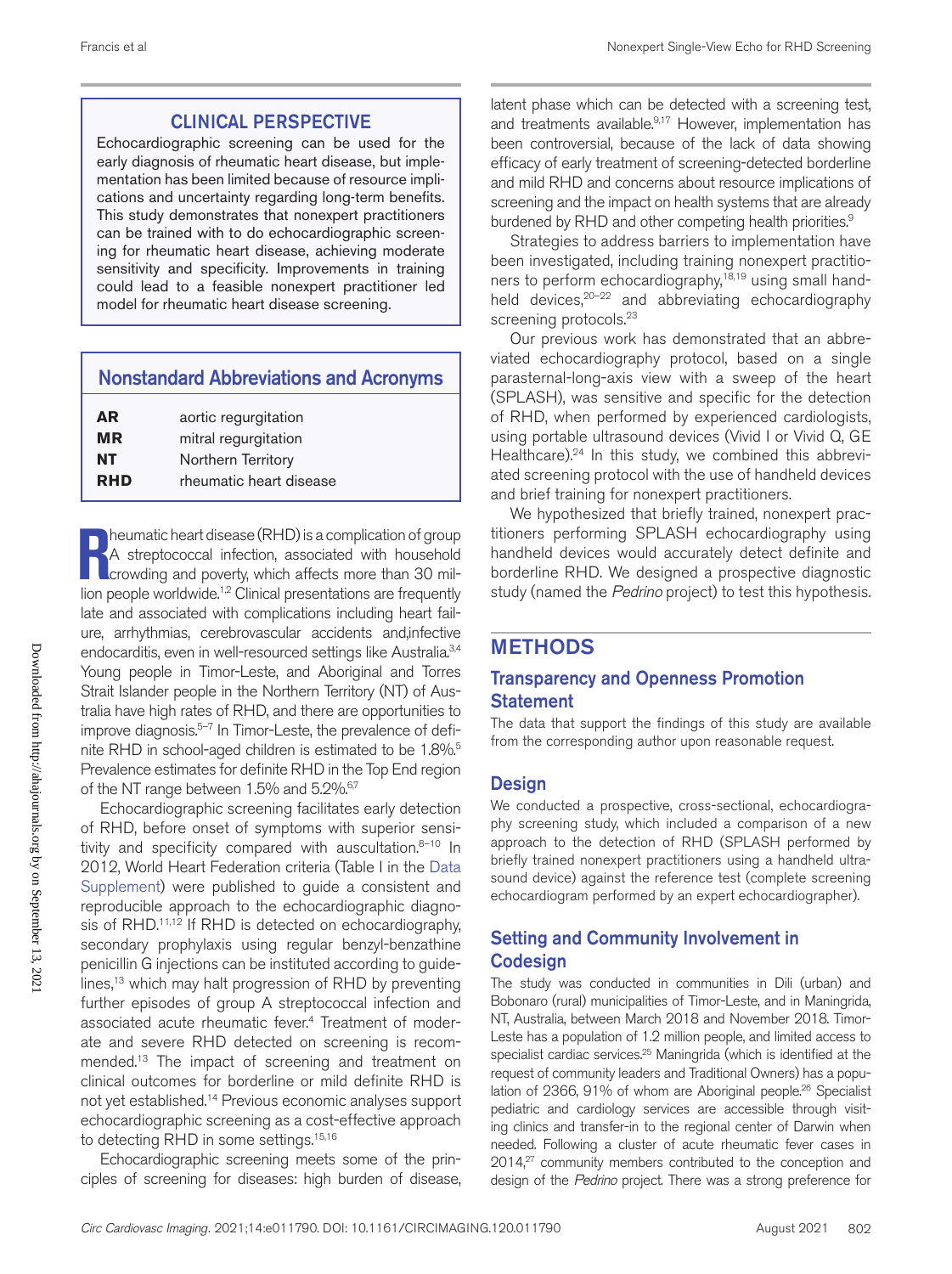



local staff participation in training and delivery of echocardiography. Similar consultations in Timor-Leste highlighted the importance of equipping Timorese clinicians with skills to perform echocardiography, given limited access to specialist cardiology services. In Timor-Leste, screening occurred in a combination of public and church schools. In Maningrida, screening occurred in the public school and in remote outstations.7

## Inclusion Criteria

All people aged between 5 and 20 years who were present at the screening site on the day of screening were eligible. Ethical approval to enroll participants without written consent, using an opt-out approach, was obtained in Timor-Leste, consistent with previous recommendations from community leaders.<sup>5</sup> In Australia, all participants required written consent from the parent or guardian for those aged <18 years. Information about the study was provided in local languages using short videos. A history of cardiac disease was not sought before recruitment, and in cases where this was known (or identified on later review of clinical records), participants were still included.

## Exclusion Criteria

Children aged under 5 years, and adults aged over 20 years were excluded, as were those who did not have an age or date of birth recorded at the time of screening. Those who chose to opt-out in Timor-Leste, and those who did not provide written consent in Australia, were also excluded.

## Echocardiography Training

Echocardiography training was delivered in English as a combination of online modules,<sup>28</sup> lectures, and face-to-face practical training delivered over 6 days by cardiac sonographers and cardiologists with expertise in the diagnosis of RHD. Nonexpert practitioners were identified from Timor-Leste and the NT, with emphasis on selecting people from the communities that would

be involved in the study. Nonspecialist doctors, nurses, and health workers without tertiary qualifications were included. Most participants spoke English as a second language. They were taught SPLASH echocardiography, and to identify any mitral regurgitation (MR) and/or aortic regurgitation (AR) as being abnormal. They were not taught to identify other pathological valvular changes, associated with RHD. To successfully complete training, nonexpert practitioners had to perform a minimum of 50 supervised SPLASH studies, which included volunteers with normal hearts and with RHD, and pass written and practical assessments (Methods in the Data Supplement).

## Index Test

The index test was a SPLASH echocardiogram, using 2-dimensional and color Doppler to identify the presence or absence of any MR or AR, performed by a briefly trained nonexpert

#### **Table 1. Participant Characteristics**

|                          | Australia (%) | Timor-Leste (%) | Total $(\%)$ |  |
|--------------------------|---------------|-----------------|--------------|--|
|                          | $n = 553$     | $n=2020$        | $n = 2573$   |  |
| Sex                      |               |                 |              |  |
| Female                   | 257 (46.5%)   | 1240 (61.4%)    | 1497 (58.2%) |  |
| Male                     | 296 (53.5%)   | 780 (38.6%)     | 1076 (41.8%) |  |
| Age, y                   |               |                 |              |  |
| $5 - 9$                  | 228 (41.2%)   | 408 (20.2%)     | 636 (24.7%)  |  |
| $10 - 15$                | 239 (43.2%)   | 1198 (59.3%)    | 1437 (55.9%) |  |
| $16 - 20$                | 86 (15.6%)    | 414 (20.5%)     | 500 (19.4%)  |  |
| Median age (IQR)         | $11(8-14)$    | $13(10-15)$     | $12(10-15)$  |  |
| Previously known disease |               |                 |              |  |
| Previous ARF             | 42 (7.6%)     | $4(0.2\%)$      | 46 (1.8%)    |  |
| Previous RHD             | 13 (2.4%)     | $1(0.05\%)$     | 14 (0.5%)    |  |

ARF indicates acute rheumatic fever; IQR, interquartile range; and RHD, rheumatic heart disease.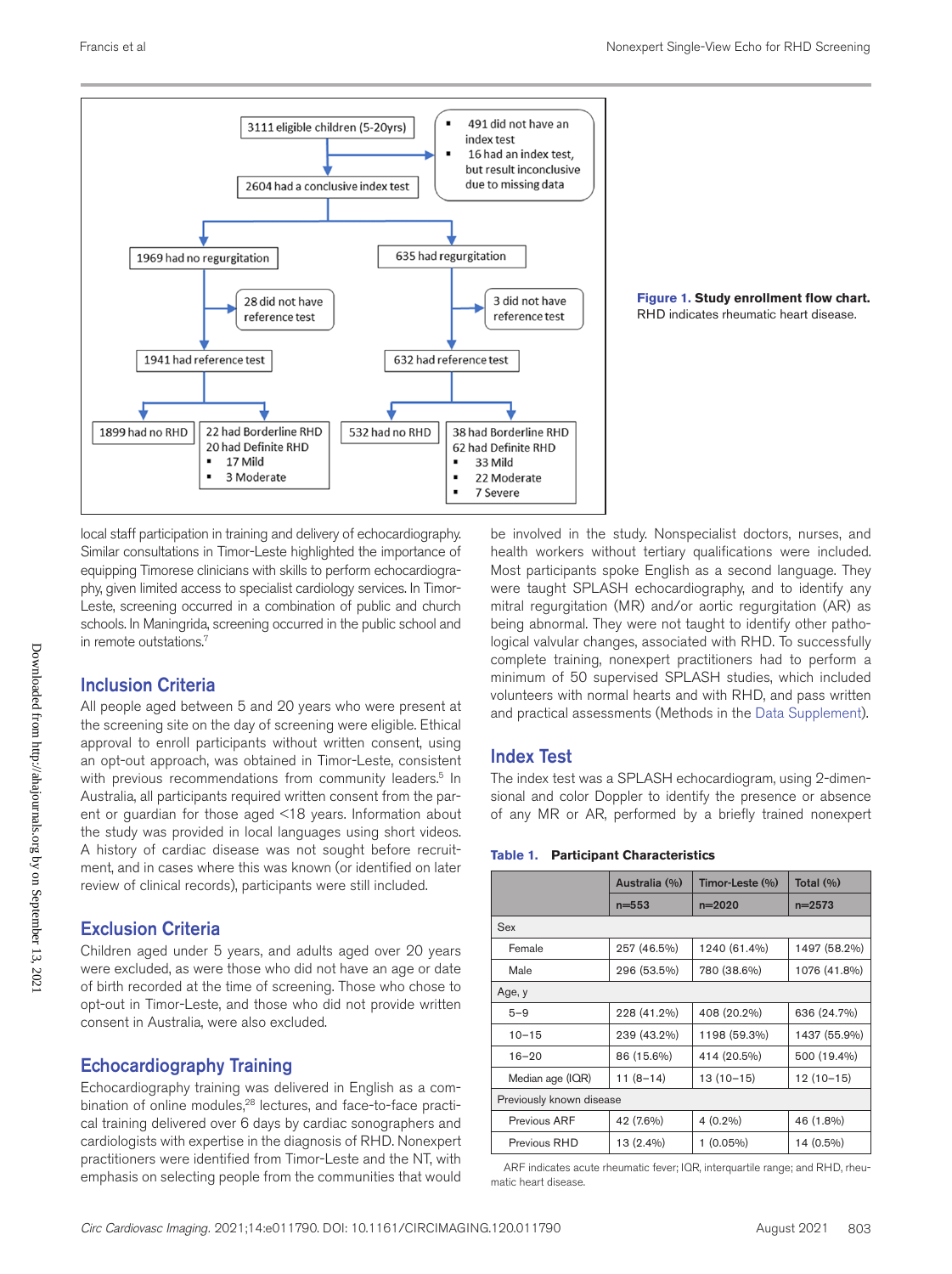practitioner using a Vscan handheld ultrasound device (GE Healthcare), who was blinded to clinical information and reference test result. The Vscan is a phased array 1.7 to 3.8 MHz probe, with color Doppler Nyquist limits fixed at 64 cm/second. The nonexpert practitioner scanned in the parasternal-long-axis plane only, storing at least 4 image loops (4 seconds), including 2-dimensional and color Doppler images of mitral and aortic valves, incorporating a sweeping technique to visualize anterior and posterior aspects of each valve. They determined the presence of valvular regurgitation, measured jet length for MR. A positive index test was defined as any MR and/or AR, to maximize sensitivity for a screening test. Identification of morphological features of RHD was not included as part of the index test.

#### Reference Test

The reference test was a standard screening echocardiogram, including 2-dimensional, color and continuous wave Doppler of parasternal-long-axis, parasternal-short-axis, apical-4-chamber and apical-5-chamber views performed by a cardiologist or

cardiac sonographer with expertise in the echocardiographic diagnosis of RHD, using a Vivid I or Vivid Q portable ultrasound machine (GE Healthcare), who was blinded to the index test result. Reporting was conducted in real time. A positive reference test was defined as a diagnosis of definite or borderline RHD using World Heart Federation 2012 echocardiographic criteria (Table I in the Data Supplement).<sup>11</sup> Any cases with an abnormal screening study underwent a full anatomic scan in the field to investigate for congenital heart disease. All abnormal cases were reviewed in real time by a panel of 3 expert echocardiographers including at least one cardiologist to determine a consensus diagnosis.<sup>29</sup> The SPLASH test was conducted before the reference test, and the result of the SPLASH test was not provided to the participant.

#### External Review of Images

Images obtained during the initial SPLASH echocardiogram were stored on Synapse Cardiovascular server (Fujifilm, Japan) and reviewed by an expert echocardiographer who was blinded

**Table 2. Proportion of Cases With Borderline and Definite Rheumatic Heart Disease in Australia and Timor-Leste Based on Findings From Reference Test**

|                                       | Australia n=553 |                       | Timor-Leste n=2020 |                       |         |
|---------------------------------------|-----------------|-----------------------|--------------------|-----------------------|---------|
|                                       | Cases           | Proportion % (95% CI) | Cases              | Proportion % (95% CI) | P value |
| Borderline RHD                        | 16              | $2.89(1.78 - 4.67)$   | 44                 | $2.18(1.62 - 2.92)$   | 0.340   |
| A: Morphological features of MV       | $\overline{2}$  |                       | 12                 |                       |         |
| B: Pathological MR                    | $\overline{7}$  |                       | 26                 |                       |         |
| C: Pathological AR                    | 7               |                       | 6                  |                       |         |
| Definite RHD                          | 29              | $5.24(3.67 - 7.45)$   | 53                 | $2.62(2.01 - 3.42)$   | 0.004   |
| A: Pathological MR with MV morphology | 25              |                       | 49                 |                       |         |
| B: MS                                 | 1               |                       | .                  |                       |         |
| C: Pathological AR with AV morphology | $\mathbf{1}$    |                       | $\mathbf{2}$       |                       |         |
| D: Borderline disease of AV and MV    | $\overline{2}$  |                       | $\overline{2}$     |                       |         |
| Mild definite RHD                     | 11              | $1.99(1.10 - 3.56)$   | 39                 | $1.93(1.41 - 2.63)$   | 0.864   |
| A: Pathological MR with MV morphology | 9               |                       | 37                 |                       |         |
| B: MS                                 | 1               |                       | .                  |                       |         |
| C: Pathological AR with AV morphology | $\mathbf{1}$    |                       | $\overline{2}$     |                       |         |
| D: Borderline disease of AV and MV    | $\cdots$        |                       | $\cdots$           |                       |         |
| Moderate definite RHD                 | 13              | $2.35(1.37 - 4.01)$   | 12                 | $0.59(0.34 - 1.04)$   | 0.001   |
| A: Pathological MR with MV morphology | $11*$           |                       | $10+$              |                       |         |
| B: MS                                 | .               |                       | .                  |                       |         |
| C: Pathological AR with AV morphology | $\cdots$        |                       | $\cdots$           |                       |         |
| D: Borderline disease of AV and MV    | $\overline{2}$  |                       | $\overline{2}$     |                       |         |
| Severe definite RHD                   | 5               | $0.90(0.38 - 2.16)$   | $\overline{2}$     | $0.10(0.02 - 0.40)$   | 0.006   |
| A: Pathological MR with MV morphology | 5 <sup>‡</sup>  |                       | $2\S$              |                       |         |
| B: MS                                 | $\cdots$        |                       | .                  |                       |         |
| C: Pathological AR with AV morphology | $\cdots$        |                       | .                  |                       |         |
| D: Borderline disease of AV and MV    | .               |                       | .                  |                       |         |
| Total definite or borderline RHD      | 45              | 8.14 (6.13-10.73)     | 97                 | $4.80(3.95 - 5.83)$   | 0.004   |

AR indicates aortic regurgitation; AV, aortic valve; MR, mitral regurgitation; MS, mitral stenosis; MV, mitral valve; and RHD, rheumatic heart disease.

\*(1 case also met criteria B&C&D, 2 cases also met B&D, 2 cases also met D).

†(3 cases also met criteria D).

‡(1 case also met criteria D).

§(Both cases also met criteria D).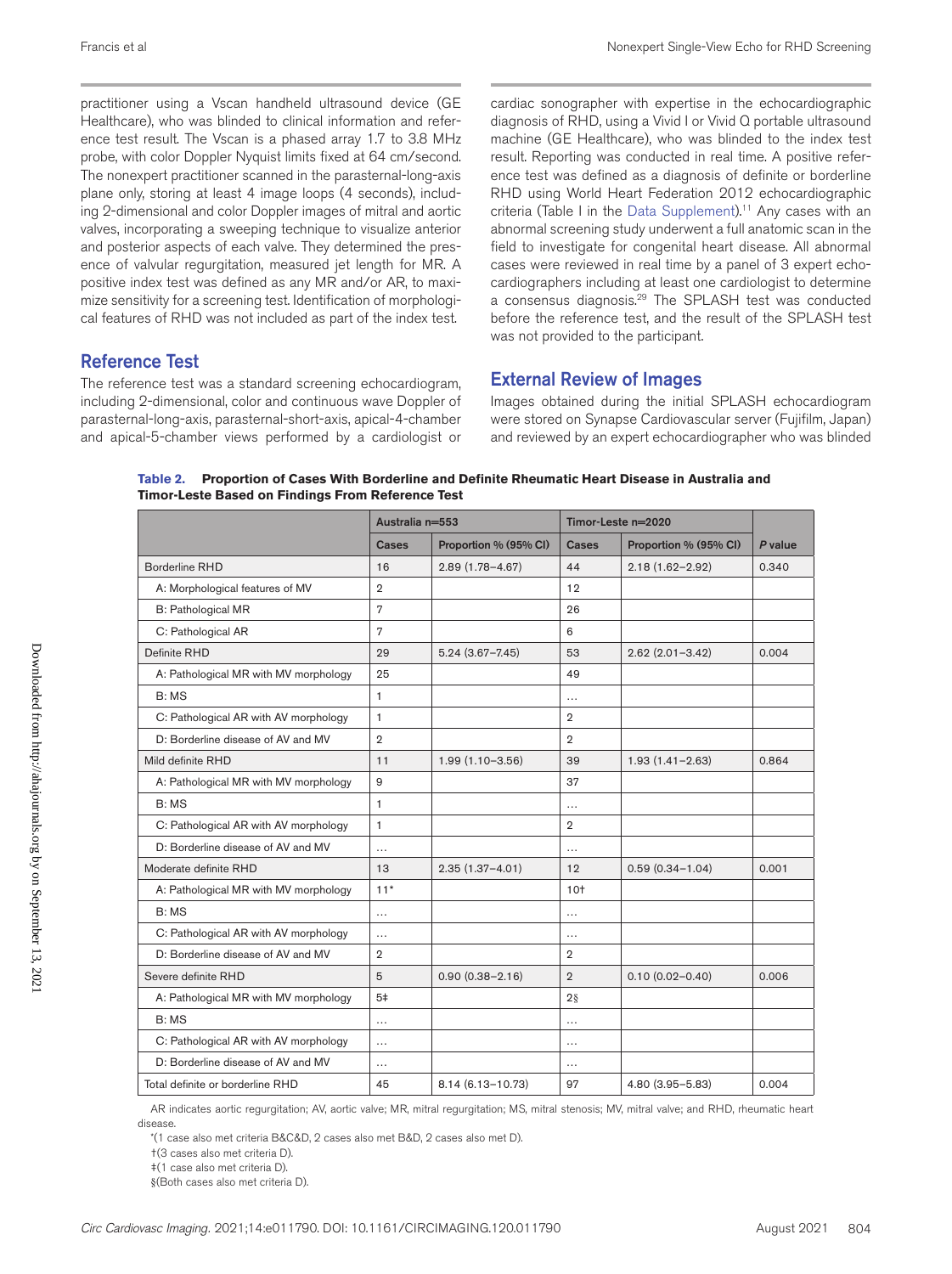to the assessment of the nonexpert practitioner and the final diagnosis for each case. Images were assessed for image quality and presence or absence of MR (including jet length measurement) and/or AR.

#### Sample Size Calculation

Sample size was calculated assuming a combined prevalence of definite and borderline RHD of 3%.<sup>5,6</sup> To demonstrate 95% sensitivity of the index test for detection of definite or borderline RHD, with a precision of 0.05, a sample size of 2434 was required.<sup>30</sup>

#### Data Management and Analysis

Data were collected using a REDCap 8.7.4 (Vanderbilt University) database hosted at Menzies School of Health Research (Darwin, Australia).<sup>31</sup> Statistical analysis was conducted using STATA 15.1 (StataCorp). Descriptive analyses were conducted, and proportion of cases with RHD was calculated with 95% CI. Differences in disease burden between study sites were assessed using Fisher exact test.

Primary analysis included sensitivity and specificity of the index test for diagnosis of definite or borderline RHD, compared with the reference standard. Participants who did not complete both tests were excluded from the primary analysis. Negative predictive value, positive predictive value, and diagnostic odds ratio were also calculated. Secondary analyses were conducted to determine the accuracy of the index test for different severity of definite RHD, and to identify changes in sensitivity and specificity using different cutoff values for MR jet length. Borderline and definite RHD cases were classified as low-, intermediate-, or high-risk of disease progression based on echocardiographic features, 32,33 and diagnostic accuracy calculated for these categories (Table II in the Data Supplement).

Findings from external review of SPLASH echocardiography images were compared with findings recorded by nonexpert practitioners at the time of screening, and inter-rater reliability was measured using Cohen's kappa coefficient and reported with 95% CI.

#### Follow-Up of Cases

Individuals with newly diagnosed definite and borderline RHD (based on reference test) received information and education about RHD in local languages. Secondary prophylaxis was commenced for new definite RHD with a dose of benzathine penicillin G administered within 24 hours, and families were referred to local clinical services for follow-up. Those with congenital or other cardiac abnormalities were referred through usual pathways. Other coincidental clinical findings requiring treatment were addressed in collaboration with local clinics.

#### **Ethics**

Ethics approval was obtained from the Human Research Ethics Committee of the NT Department of Health and Menzies School of Health Research and from the Ethics Committee of the *Instituto Nacional de Saude* in Timor-Leste.

#### Role of the Funding Source

Funders had no role in study design, implementation, analysis or reporting.

**Table 3. Proportion of Cases With a Positive Index Test According to Classification of Disease**

|                                                      | <b>Proportion with</b><br>positive index<br>test (%) |  |  |  |
|------------------------------------------------------|------------------------------------------------------|--|--|--|
| <b>Borderline RHD</b>                                |                                                      |  |  |  |
| A: Morphological features of MV                      | 9/14(64%)                                            |  |  |  |
| <b>B: Pathological MR</b>                            | 20/33 (60%)                                          |  |  |  |
| C: Pathological AR                                   | 9/13 (69%)                                           |  |  |  |
| Definite RHD                                         |                                                      |  |  |  |
| A: Pathological MR with morphological features of MV | 59/74 (80%)                                          |  |  |  |
| B: MS                                                | 1/1 (100%)                                           |  |  |  |
| C: Pathological AR with morphological features of AV | $0/3$ $(0\%)$                                        |  |  |  |
| D: Borderline disease of AV and MV                   | $2/4(50\%)$                                          |  |  |  |
| Mild definite RHD                                    |                                                      |  |  |  |
| A                                                    | 32/46 (70%)                                          |  |  |  |
| B                                                    | 1/1 (100%)                                           |  |  |  |
| C                                                    | $0/3$ $(0\%)$                                        |  |  |  |
| D                                                    | .                                                    |  |  |  |
| Moderate definite RHD                                |                                                      |  |  |  |
| A                                                    | 20/21 (95%)                                          |  |  |  |
| B                                                    | $\cdots$                                             |  |  |  |
| С                                                    |                                                      |  |  |  |
| D                                                    | 2/4 (50%)                                            |  |  |  |
| Severe definite RHD                                  |                                                      |  |  |  |
| A                                                    | 7/7 (100%)                                           |  |  |  |
| в                                                    | .                                                    |  |  |  |
| С                                                    | .                                                    |  |  |  |
| D                                                    | .                                                    |  |  |  |
| Risk of disease progression                          |                                                      |  |  |  |
| 1: Low-risk (0-6)                                    | 32/52 (62%)                                          |  |  |  |
| 2: Intermediate-risk (7-9)                           | 41/56 (73%)                                          |  |  |  |
| 3: High-risk (10+)                                   | 27/34 (79%)                                          |  |  |  |
| Total definite or borderline RHD                     | 100/142 (70%)                                        |  |  |  |

AR indicates aortic regurgitation; AV, aortic valve; MR, mitral regurgitation; MS, mitral stenosis; MV, mitral valve; and RHD, rheumatic heart disease.

## RESULTS

#### Echocardiography Training

Of 18 nonexpert practitioners who undertook the training, 15 successfully completed training and passed the assessments, including 6 nonspecialist doctors, 4 nurses, and 5 health workers, allowing them to participate in screening (Methods in the Data Supplement).

## Echocardiography Screening

Of 3111 people enrolled, 2573 had both index and reference tests and were included in the analysis (Figure 1). Most (78.5%) were from Timor-Leste. Of 553 from Australia, 534 (96.6%) were Indigenous. Median age was 12 years (interquartile range, 10–15); 1497 (58.2%)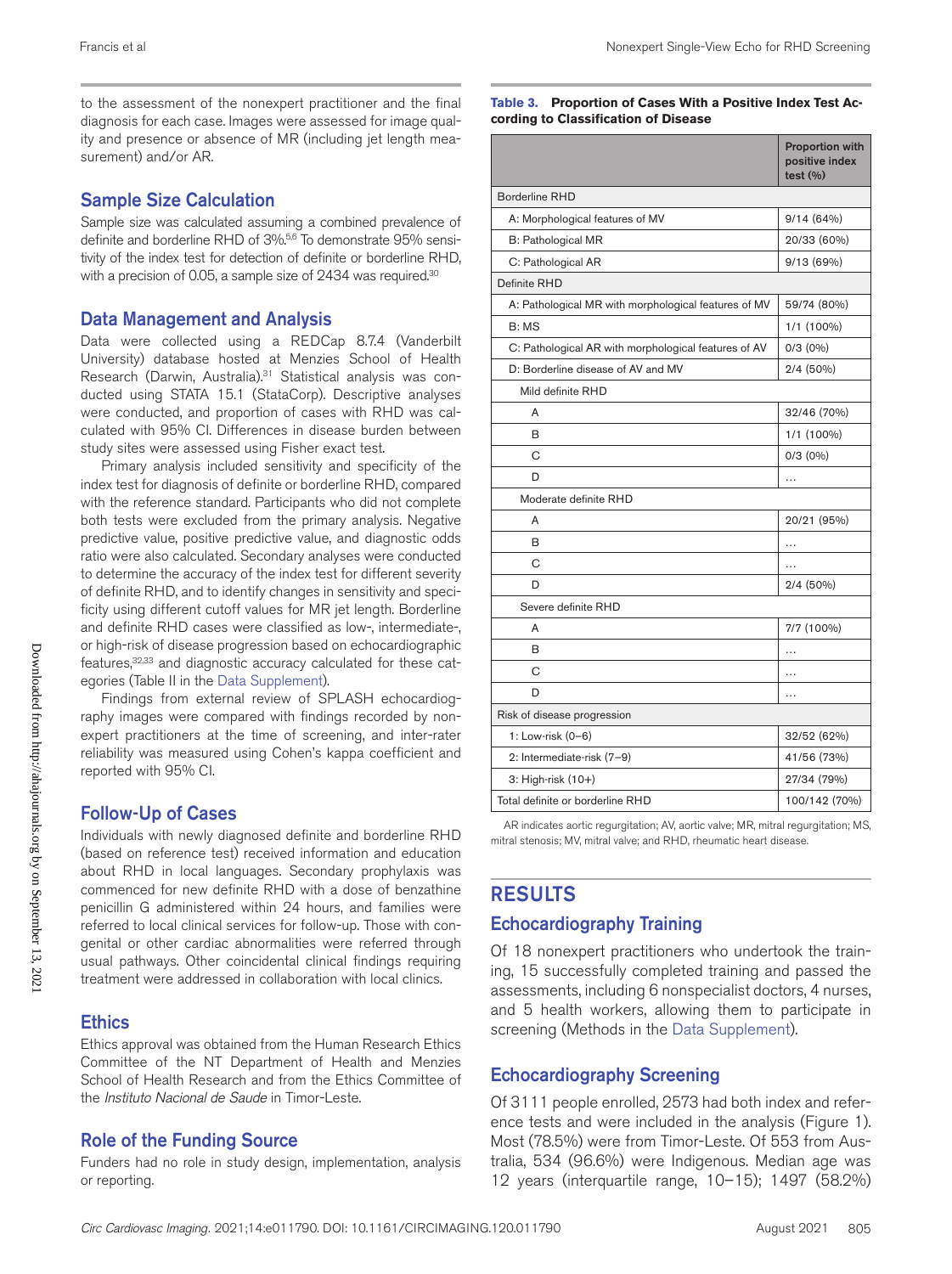were female (Table 1). The proportion with definite or borderline RHD was 5.52% (95% CI, 4.70–6.47), and the proportion with definite RHD was 3.19% (95% CI, 2.57–3.94; Table 2). Most cases had not been diagnosed previously (128/142, 90.1%). Three severe cases were referred and successfully underwent urgent cardiac surgery. Congenital heart disease was found in 57/2573 (2.2%); 3 (from Timor-Leste) were referred for surgical management in Australia.

Index and reference tests were mostly performed on the same day (99.2%) or within the same week of screening (0.7%).

Mitral regurgitation alone was involved in 78.2% of cases, while 10.5% had both MR and AR, and 11.3% had isolated AR.

Compared with the reference test, the sensitivity of the index test for detection of definite or borderline RHD was 70.4% (95% CI, 62.2–77.8) and specificity 78.1% (95% CI, 76.4–79.8). Specificity was similar for the detection of moderate or severe RHD compared with the detection of all definite or borderline RHD, but sensitivity for detection of moderate or severe RHD was 90.6% (95% CI, 75.0–98.0; Table 3). Specificity improved, but sensitivity was worse if cutoff MR jet lengths of 5, 10, 15, or 20 mm were used, compared with 0 mm (Table 4). Example comparisons between reference and index test images can be seen in Figure 2.

When cases were reclassified according to risk of disease progression, the sensitivity of the index test was 75.6% (95% CI, 65.4–84.0) for cases deemed intermediate-risk and above, and 79.4% (95% CI, 62.1–91.3) for those at high-risk for further progression (Table 3).

Nonexpert practitioners performed between 8 and 480 scans, with variable diagnostic accuracy (Figure 3). Those who performed  $>200$  scans ( $n=5$ ) appeared to have better sensitivity (76.1% [95% CI, 64.1–85.7]) and specificity (80.5% [95% CI, 78.4–82.5]) compared

with those with fewer scans (sensitivity 65.3% [95% CI, 53.5–76.0]; specificity 74.4%; 71.4–77.1). There was no significant difference in sensitivity based on profession or country of origin of nonexpert practitioners.

External expert review of SPLASH images occurred for 2445/2573 (95.0%). Of these, 179/2445 (7.3%) could not be interpreted, and 620/2445 (25.3%) were deemed poor quality, although an assessment could be made. After removing the uninterpretable images, the kappa coefficient between nonexpert practitioner reported SPLASH and external review of images for presence of any MR and/or AR was 0.42 (95% CI, 0.38–0.47), with agreement in 78.2% of cases. There was no improvement in sensitivity nor specificity based on expert review of SPLASH images when considering borderline and definite RHD.

## **DISCUSSION**

This multicenter study provides important new evidence to inform strategies for population based RHD screening programs. As has been demonstrated previously, $5-7$ echocardiographic screening identified high rates of previously undiagnosed RHD in Australia and Timor-Leste, but the abbreviated screening protocol missed almost one-third of all cases, and one-fifth of those at high risk of progression. Briefly trained, nonexpert practitioners were able to identify >90% of moderate and severe RHD cases. This finding demonstrates the potential for brief training in SPLASH echocardiography for nonexpert practitioners, and a possible role in the identification of moderate or severe carditis during episodes of acute rheumatic fever. However, sensitivity for the detection of mild and borderline RHD was inadequate (and did not improve sufficiently with external review of images) to recommend this approach for screening, without changes to training. In addition, the low positive predictive value

|                                      | Definite and borderline RHD (n=142) |                      |                      |                     |                     |                        |
|--------------------------------------|-------------------------------------|----------------------|----------------------|---------------------|---------------------|------------------------|
|                                      | $\mathsf{n}$                        | Sensitivity (95% CI) | Specificity (95% CI) | <b>PPV (95% CI)</b> | <b>NPV (95% CI)</b> | Diagnostic OR (95% CI) |
| Any MR or AR (primary analysis)      | 100                                 | 70.4 (62.2-77.8)     | 78.1 (76.4-79.7)     | $15.8(13.1 - 18.9)$ | $97.8(97.1 - 98.4)$ | $8.5(5.9 - 12.3)$      |
| MR jet length >0 mm                  | 94                                  | 66.2 (57.8-73.9)     | 80.1 (78.4-81.7)     | $16.3(13.3 - 19.5)$ | 97.6 (96.8-98.2)    | $7.9(5.5 - 11.3)$      |
| MR jet length $\geq 5$ mm            | 92                                  | 64.8 (56.3-72.6)     | $81.7(80.1 - 83.3)$  | $17.2(14.1 - 20.6)$ | $97.5(6.8 - 98.2)$  | $8.2(5.8 - 11.8)$      |
| MR jet length $\geq$ 10 mm           | 77                                  | 54.2 (45.7-62.6)     | $91.0 (89.7 - 92.1)$ | $25.9(21.0-31.3)$   | 97.1 (96.4-97.8)    | $11.9(8.3 - 17.0)$     |
| MR jet length $\geq$ 15 mm           | 51                                  | $35.9(28.0 - 44.4)$  | $96.5(95.6 - 97.2)$  | $37.2(29.1 - 45.9)$ | 96.3 (95.4-97.0)    | 15.3 (10.2-22.9)       |
| MR jet length $\geq$ 20 mm           | 26                                  | 18.3 (12.3-25.7)     | 98.6 (98.0-99.0)     | 42.6 (30.0-55.9)    | 95.4 (94.5-96.2)    | 15.3 (9.0-26.2)        |
| MR jet length $\geq$ 5 mm or any AR  | 98                                  | 69.0 (60.7-76.5)     | 79.4 (77.7-81.0)     | 16.4 (13.5-19.6)    | 97.8 (97.0-98.4)    | $8.6(5.9 - 12.4)$      |
| MR jet length $\geq$ 10 mm or any AR | 84                                  | 59.2 (50.6-67.3)     | 88.1 (86.7-89.3)     | 22.5 (18.3-27.0)    | 97.4 (96.6-98.0)    | $10.7(7.5 - 15.3)$     |
| MR jet length $\geq$ 15 mm or any AR | 60                                  | 42.3 (34.0-50.8)     | 93.3 (92.2-94.3)     | 26.9 (21.2-33.2)    | 96.5 (95.7-97.2)    | $10.2(7.1 - 14.7)$     |
| MR jet length $\geq$ 20 mm or any AR | 36                                  | 25.4 (18.4-33.3)     | 95.2 (94.3-96.0)     | $23.5(17.1 - 31.1)$ | 95.6 (94.7-96.4)    | $6.7(4.4 - 10.2)$      |

**Table 4. Diagnostic Accuracy of Index Test for Composite of Definite or Borderline RHD, at Varying MR Jet Length Cutoffs, As Measured by Nonexpert Practitioners**

AR indicates aortic regurgitation; MR, mitral regurgitation; NPV, negative predictive value; OR, odds ratio; PPV, positive predictive value; and RHD, rheumatic heart disease.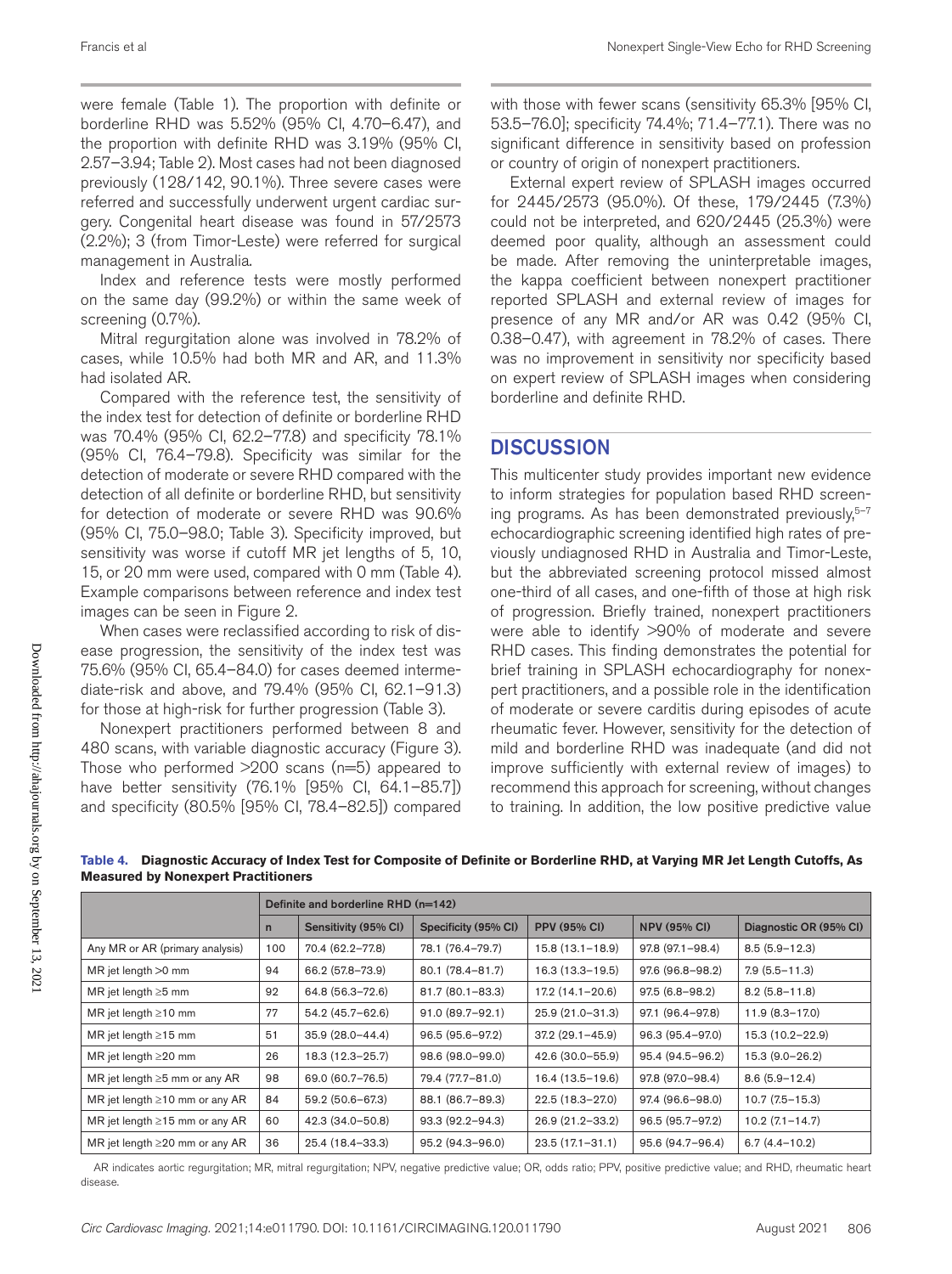

**Figure 2. Illustrative cases, in index and reference test pairs. Index test performed by nonexpert using GE Vscan handheld ultrasound system; reference test performed by expert using GE Vivid portable ultrasound system.**

**A**, Mild mitral regurgitation (MR), detected on index test, concordant with: (**B**) mild MR detected on reference test; (**C**) index test demonstrating good quality images for external review, but reported as no MR by nonexpert practitioner; (**D**) mild MR detected on reference test; (**E**) severe MR detected on index test concordant with: (**F**) severe MR detected on reference test; (**G**) index test demonstrating good quality images for external review, but reported as no aortic regurgitation (AR) by nonexpert practitioner; (**H**) mild AR detected on reference test.

(15.8%) of an abnormal index test means that screening with this approach would result in a large number of normal subjects referred for confirmatory echocardiography.

Other studies have investigated diagnostic accuracy of echocardiography screening using briefly trained nonexpert practitioners. One study which involved 8 weeks of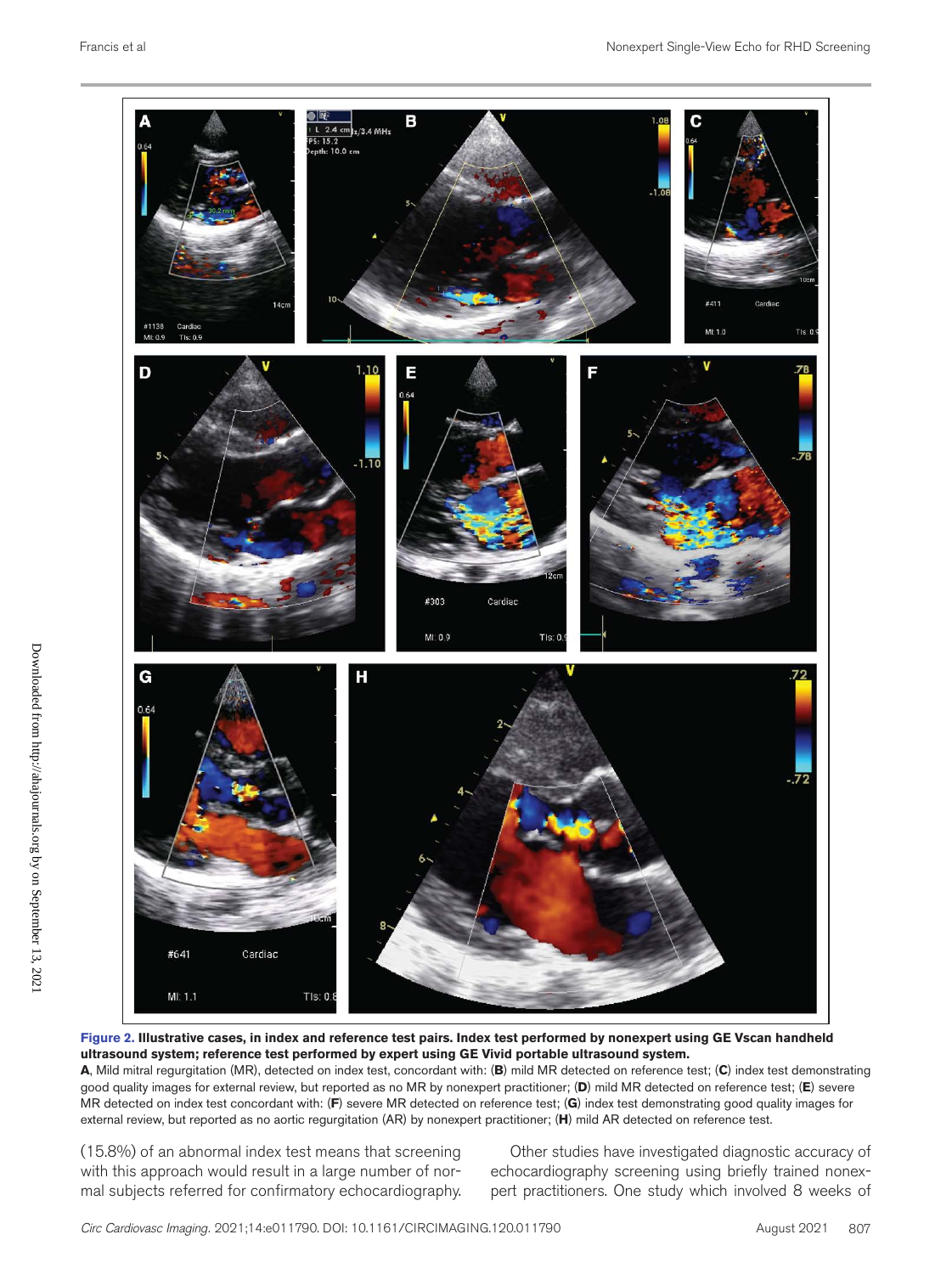

**Figure 3. Diagnostic accuracy of screening by individual nonexpert practitioners and by professional categories (doctors, nurses, health workers).**

training, echocardiography incorporating multiple imaging windows and the use of standard portable ultrasound devices (rather than handheld devices), achieved sensitivity and specificity of ≈85%.19 Similar findings using handheld technology and training that involved 3 days of lectures followed by 30 hours of supervised practical echocardiography sessions have been described.34 Sensitivity and specificity were worse in another study using handheld devices, but only two-and-a-half days of training for practitioners with some background experience in echocardiography.<sup>35</sup> Both studies using handheld devices included protocols using multiple planes for screening.

A retrospective analysis of parasternal-long-axis view images (obtained by expert sonographers using handheld devices) showed sensitivity of 81% and specificity of 76% for detection of any RHD.<sup>23</sup> Most of the cases missed by the parasternal-long-axis-view images were borderline RHD. SPLASH echocardiography has distinct advantages over traditional multi-plane approaches to screening. It can be rapidly performed using portable technology, it does not require full removal of clothes, and it is much simpler to teach nonexperts.<sup>24</sup>

Since the release of the Vscan, several other handheld ultrasound machines (including Philips Lumify and Butterfly iQ+) have been released, which feature higher quality 2-dimensional and Doppler imaging, and

improved functionality, image size, storage, and transfer. These newer devices may allow improved sensitivity for detection of RHD.

Changes to the training program are also needed. The fact that better accuracy was achieved by those who performed more scans suggests that a longer training course with a minimum of 100 supervised scans before final assessment could lead to improved performance. Training to improve image acquisition should be a priority. Recent advances suggest that in the future, adequate image acquisition may allow for machine learning to achieve automated identification of RHD.<sup>36</sup> Major deficits in interpretation were in the identification of mild MR and any AR, and these should receive additional focus. Incorporation of language-based material for health workers with English as a second language would help with improved understanding.

Further research is needed to evaluate the impact of these suggested changes and determine whether or not they improve diagnostic accuracy sufficiently to warrant scale-up of abbreviated, nonexpert practitioner performed echocardiography, and incorporation of handheld echocardiography-specific diagnostic criteria for RHD into international guidelines. Consideration also needs to be given to the impact of additional work expectations on health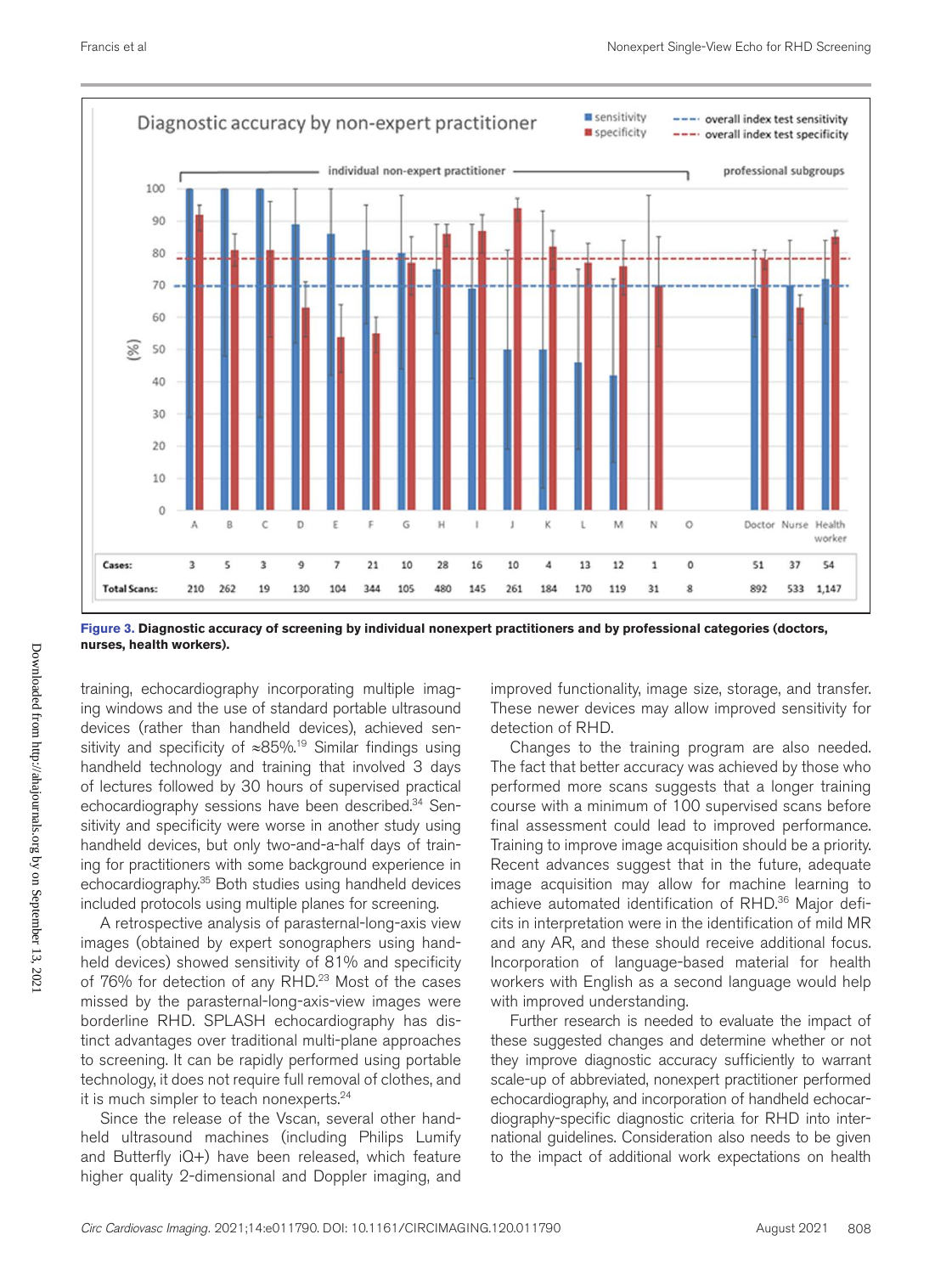care workers who are often already overloaded with clinical need.

This study had several limitations. Just over 500 eligible participants did not have an evaluable index test and could not be included in the analysis. Selection bias is possible, because of opportunistic recruitment and nonrandom study design. In addition, variable approaches to enrollment between sites in Timor-Leste and Australia, and inherent differences in context and health care access, resulted in some heterogeneity in patient population. Nevertheless, all participants came from places with a high burden of RHD. The number of scans performed by individual nonexpert practitioners varied considerably and was very low in some cases.

Training nonexpert practitioners to perform abbreviated echocardiography for RHD is feasible. Although accuracy results are below those desired for a screening program, further refinement of training programs and screening protocols are justified, followed by further studies of diagnostic accuracy of this novel approach to the detection of RHD.

#### ARTICLE INFORMATION

Received August 22, 2020; accepted June 2, 2021.

#### Affiliations

Global and Tropical Health Division, Menzies School of Health Research, Charles Darwin University, Australia (J.R.F., H.F., J.M., J.Y., A.P.R., B.R.). Department of Pediatrics, Royal Darwin Hospital, Australia (J.R.F., H.H., A.H., L.A.F., K.D., J.Y., K.V.R., B.R.). Maluk Timor, Timor-Leste (J.R.F., J.D.S., R.F., K.E.). Dunedin School of Medicine, University of Otago, New Zealand (G.A.W.). NT Cardiac, Australia (A.K., J.M., B.R.). Department of Pediatrics, Cairns Base Hospital, Australia (B.R.). Department of Cardiology, Queensland Children's Hospital, Australia (B.A.). Department of Cardiology, Women's and Children's Hospital, Australia (G.W., T.R.). Maningrida Health Center (C.R., S.B., G.S.) and Center for Disease Control (L.A.F., A.D.K.D., C.L.J.), Top End Health Services, Australia. Department of Pediatrics, Hospital Nacional Guido Valadares, Timor-Leste (M.d.G.N., S.L.B., C.M.S., M.G.d.S., J.C., I.d.R., I.d.S.A.). Tropical Diseases, Murdoch Children's Research Institute, Australia (D.E.). Division of Medicine, Royal Darwin Hospital, Australia (A.P.R.).

#### Acknowledgments

We acknowledge the contributions of many volunteers, including staff from NT Cardiac, Take Heart (Moonshine Agency), Northern Territory Department of Health, West Arnhem Shire Council, Maningrida College (Lurra Language and Culture Unit), Maluk Timor, Bakhita Center, Bawinanga Aboriginal Corporation, Starlight Children's Foundation, Malal'a Health Service, and the Timor-Leste Ministry of Health. We would particularly like to thank three legends: Eddie de Pina, Jo Killmister, and Trudy Francis.

#### Sources of Funding

The Pedrino Project is a Menzies School of Health Research project. It was supported by a Heart Foundation Vanguard Grant, a pilot grant from National Health and Medical Research Council (NHMRC) grant 1131932: improving Health Outcomes in the Tropical North: a multidisciplinary collaboration (HOT NORTH), Rotary Oceania Medical Aid for Children (ROMAC), Snow Foundation, Bawinanga Aboriginal Corporation, Humpty Dumpty Foundation, Starlight Children's Foundation, and Malal'a Health Service. Drs Ralph and Engelman are supported by fellowships from the Australian NHMRC.

#### **Disclosures**

None.

#### Supplemental Materials

Data Supplement Methods Data Supplement Tables I and II Reference 37

#### **REFERENCES**

- 1. Watkins DA, Johnson CO, Colquhoun SM, Karthikeyan G, Beaton A, Bukhman G, Forouzanfar MH, Longenecker CT, Mayosi BM, Mensah GA, et al. Global, regional, and national burden of rheumatic heart disease, 1990- 2015. *N Engl J Med*. 2017;377:713–722. doi: 10.1056/NEJMoa1603693
- 2. Coffey PM, Ralph AP, Krause VL. The role of social determinants of health in the risk and prevention of group a streptococcal infection, acute rheumatic fever and rheumatic heart disease: a systematic review. *PLoS Negl Trop Dis*. 2018;12:e0006577. doi: 10.1371/journal.pntd.0006577
- 3. Zühlke L, Engel ME, Karthikeyan G, Rangarajan S, Mackie P, Cupido B, Mauff K, Islam S, Joachim A, Daniels R, et al. Characteristics, complications, and gaps in evidence-based interventions in rheumatic heart disease: the Global Rheumatic Heart Disease Registry (the REMEDY study). *Eur Heart J*. 2015;36:1115–122a. doi: 10.1093/eurheartj/ehu449
- 4. Lawrence JG, Carapetis JR, Griffiths K, Edwards K, Condon JR. Acute rheumatic fever and rheumatic heart disease: incidence and progression in the Northern Territory of Australia, 1997 to 2010. *Circulation*. 2013;128:492– 501. doi: 10.1161/CIRCULATIONAHA.113.001477
- 5. Davis K, Remenyi B, Draper AD, Dos Santos J, Bayley N, Paratz E, Reeves B, Appelbe A, Cochrane A, Johnson TD, et al. Rheumatic heart disease in Timor-Leste school students: an echocardiography-based prevalence study. *Med J Aust*. 2018;208:303–307. doi: 10.5694/mja17.00666
- 6. Roberts KV, Maguire GP, Brown A, Atkinson DN, Remenyi B, Wheaton G, Ilton M, Carapetis J. Rheumatic heart disease in Indigenous children in northern Australia: differences in prevalence and the challenges of screening. *Med J Aust*. 2015;203:221.e1–221.e7. doi: 10.5694/mja15.00139
- 7. Francis JR, Fairhurst H, Hardefeldt H, Brown S, Ryan C, Brown K, Smith G, Baartz R, Horton A, Whalley G, et al. Hyperendemic rheumatic heart disease in a remote Australian town identified by echocardiographic screening. *Med J Aust*. 2020;213:118–123. doi: 10.5694/mja2.50682
- 8. Rothenbühler M, O'Sullivan CJ, Stortecky S, Stefanini GG, Spitzer E, Estill J, Shrestha NR, Keiser O, Jüni P, Pilgrim T. Active surveillance for rheumatic heart disease in endemic regions: a systematic review and meta-analysis of prevalence among children and adolescents. *Lancet Glob Health*. 2014;2:e717–e726. doi: 10.1016/S2214-109X(14)70310-9
- 9. Roberts K, Colquhoun S, Steer A, Reményi B, Carapetis J. Screening for rheumatic heart disease: current approaches and controversies. *Nat Rev Cardiol*. 2013;10:49–58. doi: 10.1038/nrcardio.2012.157
- 10. Roberts KV, Brown AD, Maguire GP, Atkinson DN, Carapetis JR. Utility of auscultatory screening for detecting rheumatic heart disease in high-risk children in Australia's Northern Territory. *Med J Aust*. 2013;199:196–199. doi: 10.5694/mja13.10520
- 11. Reményi B, Wilson N, Steer A, Ferreira B, Kado J, Kumar K, Lawrenson J, Maguire G, Marijon E, Mirabel M, et al. World Heart Federation criteria for echocardiographic diagnosis of rheumatic heart disease–an evidence-based guideline. *Nat Rev Cardiol*. 2012;9:297–309. doi: 10.1038/nrcardio.2012.7
- 12. Remenyi B, Carapetis J, Stirling JW, Ferreira B, Kumar K, Lawrenson J, Marijon E, Mirabel M, Mocumbi AO, Mota C, et al. Inter-rater and intra-rater reliability and agreement of echocardiographic diagnosis of rheumatic heart disease using the World Heart Federation evidence-based criteria. *Heart Asia*. 2019;11:e011233. doi: 10.1136/heartasia-2019-011233
- 13. Ralph Anna P., Noonan Sara, Wade Vicki, Currie Bart J; RHDAustralia (ARF/RHD Writing Group). *The 2020 Australian Guideline for Prevention, Diagnosis and Management of Acute Rheumatic Fever and Rheumatic Heart Disease*. 3rd edition. 2020.
- 14. Beaton A, Okello E, Engelman D, Grobler A, Scheel A, DeWyer A, Sarnacki R, Omara IO, Rwebembera J, Sable C, et al. Determining the impact of Benzathine penicillin G prophylaxis in children with latent rheumatic heart disease (GOAL trial): Study protocol for a randomized controlled trial. *Am Heart J*. 2019;215:95–105. doi: 10.1016/j.ahj.2019.06.001
- 15. Zachariah JP, Samnaliev M. Echo-based screening of rheumatic heart disease in children: a cost-effectiveness Markov model. *J Med Econ*. 2015;18:410–419. doi: 10.3111/13696998.2015.1006366
- 16. Roberts K, Cannon J, Atkinson D, Brown A, Maguire G, Remenyi B, Wheaton G, Geelhoed E, Carapetis JR. Echocardiographic screening for rheumatic heart disease in indigenous Australian children: a cost-utility analysis. *J Am Heart Assoc*. 2017;6:e004515. doi: 10.1161/JAHA.116.004515
- 17. Wilson J, Junger G. *Principles and Practice of Screening for Disease*. World Health Organization; 1968. Accessed July 21, 2021. https://apps.who.int/ iris/handle/10665/37650
- 18. Engelman D, Kado JH, Reményi B, Colquhoun SM, Carapetis JR, Wilson NJ, Donath S, Steer AC. Screening for rheumatic heart disease: quality and